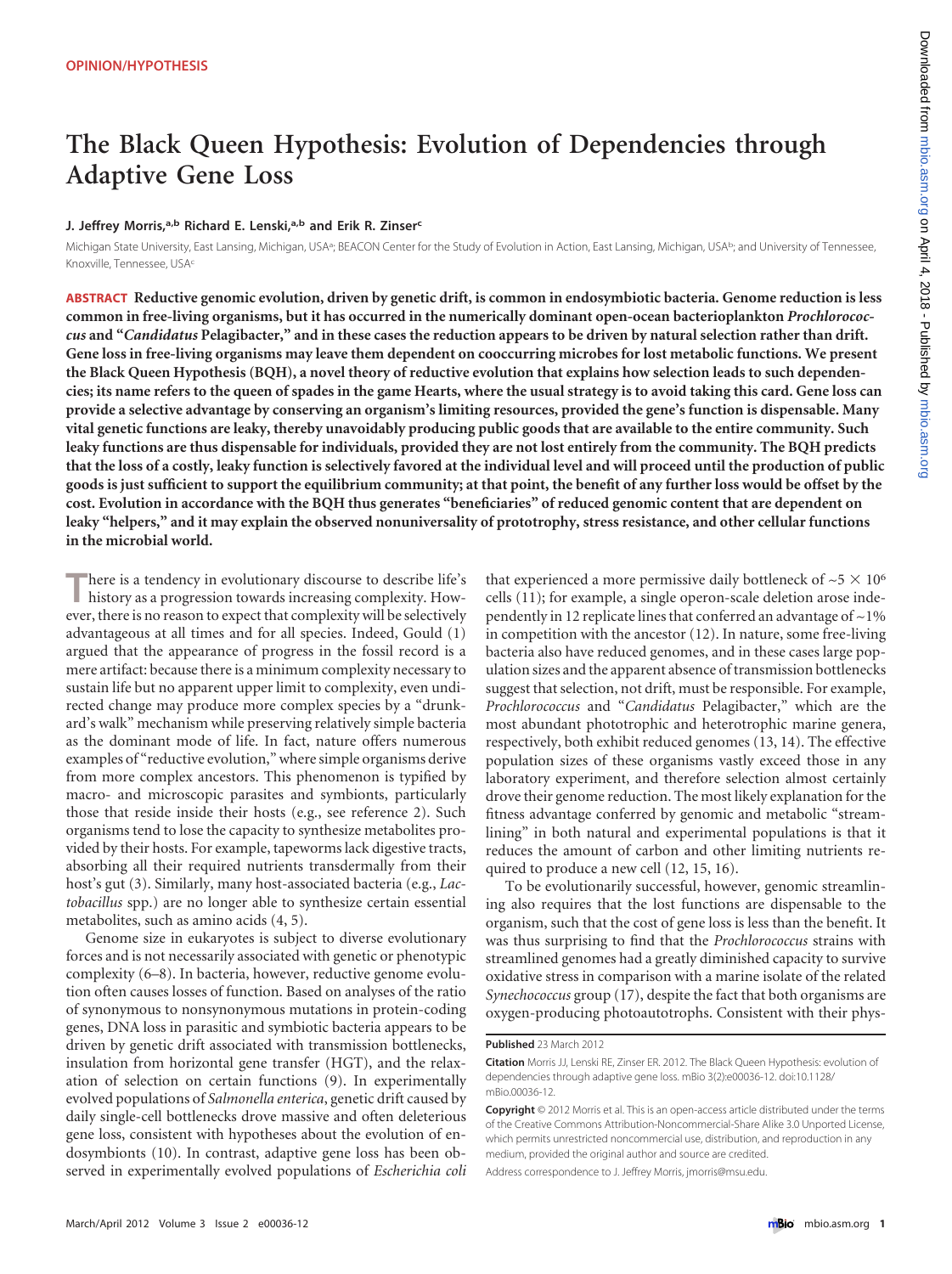

<span id="page-1-0"></span>**FIG 1** Comparison between the phylogenies of the catalase-peroxidase and small subunit rRNA genes for cyanobacteria with sequenced genomes. Although there are some differences in branching order between the two trees, the marine *Synechococcus* KatG proteins form a well-supported monophyletic clade, implying that this protein was present in the clade's ancestor and was subsequently lost in several lineages (indicated by red dots on the rRNA tree), including *Prochlorococcus*. Green, representatives of the *Prochlorococcus* clade; orange, marine *Synechococcus* clade; cyan, other *Cyanobacteria*. Bootstrap values less than 75% are omitted. Only the tree topologies are shown; branch lengths do not represent genetic distances. Tree construction methods are described in the supplemental material. (Alignments and distance matrices used to produce the figure have been deposited at <http://www.datadryad.org> [\[http://dx.doi.org/10.5061/dryad.7j8c5s5j\]](http://dx.doi.org/10.5061/dryad.7j8c5s5j).)

iological differences, genomic comparisons revealed that *Prochlorococcus* isolates had a smaller suite of oxidative-stress genes than *Synechococcus* [\(18\)](#page-5-16).

One stress response gene of particular relevance encodes catalase-peroxidase (*katG*), a large, Fe-dependent enzyme that is thought to be the primary defense against external hydrogen peroxide (HOOH) in cyanobacteria [\(19,](#page-5-17) [20\)](#page-5-18). None of the sequenced *Prochlorococcus* genomes contain *katG*, whereas most *Synechococcus* genomes do [\(Fig. 1\)](#page-1-0) [\(18\)](#page-5-16). Previous studies found that the *katG* gene has undergone extensive HGT, in some cases even jumping from bacteria to eukaryotes [\(21,](#page-5-19) [22\)](#page-5-20). The discrepancy between the rRNA gene and *katG* gene phylogenies [\(Fig. 1\)](#page-1-0) also suggests that HGT of the latter has occurred in the cyanobacteria, although all of the *katG* genes are monophyletic in *Synechococcus*. Therefore, the simplest explanation for the variable presence or absence of *katG* in the combined *Synechococcus-Prochlorococcus* clade is that this gene was present in their common ancestor but was later lost in several lineages, including the entire *Prochlorococcus* genus (these losses are shown as red dots in [Fig. 1\)](#page-1-0). Also, the pan-genome of the sequenced *Prochlorococcus* genomes includes a large repertoire of accessory genes, many of which occur in only a single isolate, implying that these organisms are as prone to HGT as many other bacteria [\(23\)](#page-5-21). The absence of a commonly transferred gene, such as *katG*, from the *Prochlorococcus* pan-genome suggests that its acquisition would provide no net benefit, even though the gene product increases resistance to oxidative stress. Notably, catalase is also missing from the streamlined "*Candidatus* Pelagibacter ubique" HTCC1062 genome [\(16\)](#page-5-14), and this organism has other conspicuous nutritional dependencies that have apparently arisen through gene loss [\(24,](#page-5-22) [25\)](#page-5-23). Together, *Prochlorococcus* and "*Ca*. Pelagibacter" comprise 50% or more of the microbiota in some surface regions of the ocean [\(26\)](#page-5-24); their *katG* deficiencies thus imply that a minority of organisms are sufficient to reduce the HOOH in these waters to a level that allows the dominant types to thrive.

A lack of defenses against HOOH is potentially costly. HOOH is generated in the ocean by the photooxidation of dissolved organic carbon [\(27\)](#page-5-25), and sterile filtered seawater exposed to sunlight accumulates enough HOOH in a few hours to kill axenic *Prochlorococcus* cultures [\(17\)](#page-5-15). But fortunately for *Prochlorococcus*, other members of its natural community act as a sink for HOOH [\(28\)](#page-5-26) and keep concentrations low enough for *Prochlorococcus* to thrive. The sink effect occurs because HOOH is roughly as membrane permeative as water [\(29\)](#page-5-27), so the cells that protect their interiors by detoxifying intracellular HOOH eventually also reduce the level of extracellular HOOH and thus protect neighboring cells. In this way, some marine microbes act as "helpers" that protect the vulnerable majority—the "beneficiaries"—from HOOH as a side effect of protecting themselves [\(17\)](#page-5-15).

Placing this ecological interaction into an evolutionary context, the loss of HOOH resistance can be described as a community-dependent adaptive event. It is adaptive because resources may be shunted from HOOH defense to growth, but only because other members of the community condition the environment such that a robust oxidative-stress response becomes dispensable to the beneficiaries. The surprising HOOH sensitivity for the numerically dominant members of the oligotrophic marine community leads us to propose that there is some more general evolutionary process driving this dependency.

To better understand the proposed evolutionary process, we can separate it into several underlying components. First, there is a selective advantage of becoming a beneficiary, which drives the loss of genes from some organisms and, by default, turns other community members into helpers. The helpers are thus passive players in this process—perhaps the unlucky ones that were the slowest to change. Second, the fitness advantage of losing the gene and its encoded function must be frequency dependent, such that when the helpers become sufficiently rare the benefit of any further loss is negated by its cost, preventing the extinction of the function from the community. Last, we emphasize that HOOH removal differs from many other functions by being "leaky," so that its detoxification by some members of the community inevitably benefits other cells in their vicinity. Together, these component processes suggest a novel mechanism for reductive evolution, and in the sections that follow we formulate this into an explicit hypothesis and discuss how it may apply to other microbial systems.

# **THE BLACK QUEEN HYPOTHESIS**

One well-known theory of coevolution, the Red Queen Hypothesis [\(30\)](#page-5-28), uses a metaphor derived from Lewis Carroll's *Through the Looking-Glass* [\(31\)](#page-5-29)—"it takes all the running you can do, to keep in the same place," spoken by the (red) Queen of Hearts—to describe the evolutionary race between ecological antagonists, such as parasites and their hosts. This hypothesis sought to explain the surprising prevalence of extinction in the fossil record, and it pos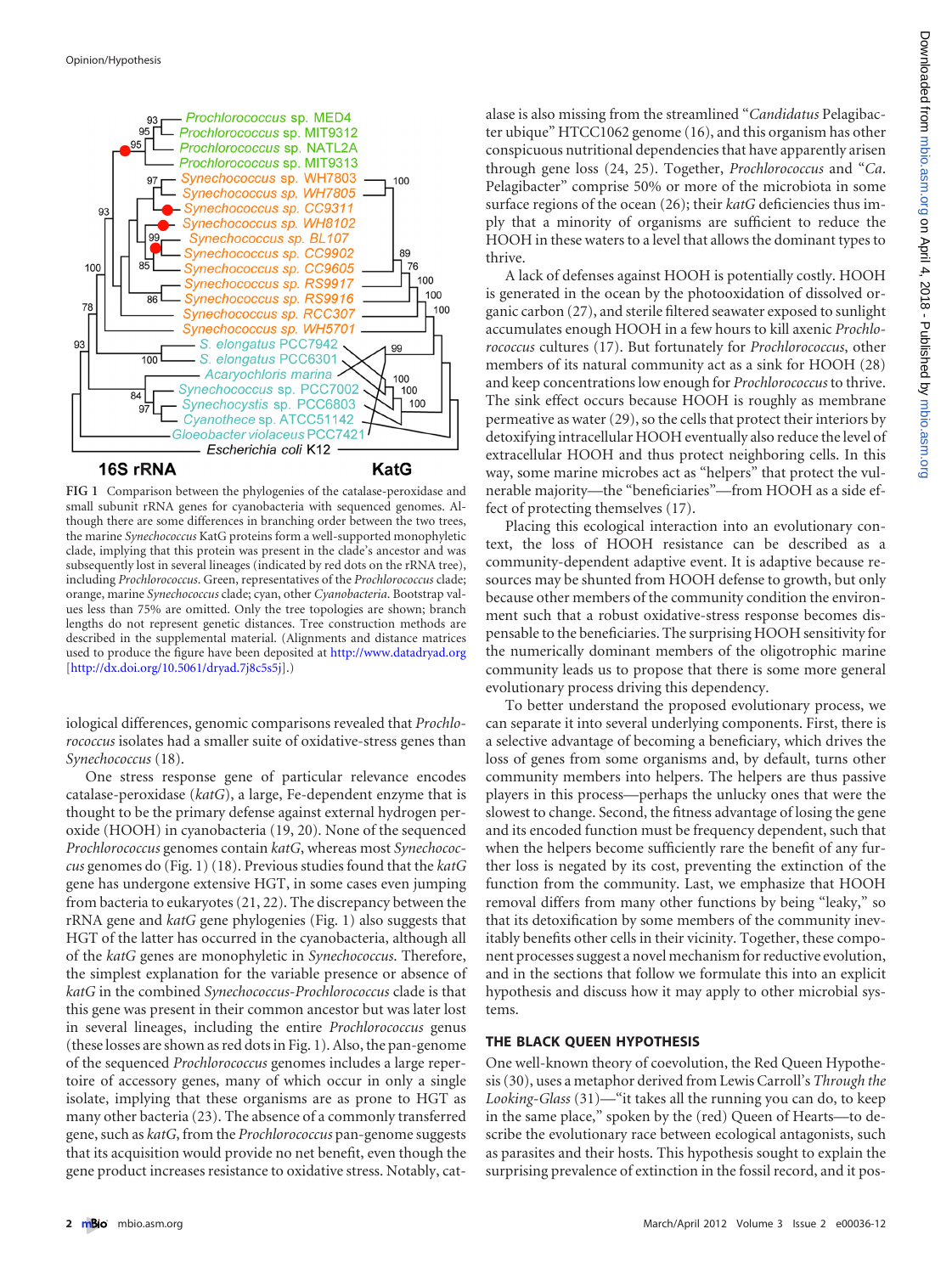ited that all species experience a constantly deteriorating environment as a consequence of coevolution with other species.

In contrast, the evolution of functional dependency on helpers by definition generates commensalistic or even mutualistic interactions. We present here an alternative theory of coevolution that we name the "Black Queen Hypothesis" (BQH). Similar to the red queen, the black queen refers to a playing card, in this case the queen of spades in the game Hearts. In Hearts the goal is to score as few points as possible. The queen of spades, however, is worth as many points as all other cards combined, and therefore a central goal of the game is to not be the player that ends up with that card. (We discuss the "shooting the moon" strategy later.) In the context of evolution, the BQH posits that certain genes, or more broadly, biological functions, are analogous to the queen of spades. Such functions are costly and therefore undesirable, leading to a selective advantage for organisms that stop performing them. At the same time, the function must provide an indispensable public good, necessitating its retention by at least a subset of the individuals in the community—after all, one cannot play Hearts without a queen of spades. The detoxification of HOOH fulfills both of these criteria, and therefore the BQH predicts that this function will be performed by helpers that comprise only a fraction of the community.

Treated formally, the BQH specifies the conditions under which it is advantageous for an organism to stop performing a function. Any loss of a functional gene comes with a potential cost in fitness; therefore, in order to invade a population, a loss-offunction (LOF) mutation must also provide a gain in fitness that outweighs this cost. In most cases, the relative fitness benefit (*B*) is determined by the saving in energy or other resources that results from gene loss. For an ancestral organism and a LOF mutant that have cell quotas for a limiting resource of  $Q_A$  and  $Q_M$ , respectively:

$$
B = \frac{Q_A - Q_M}{Q_A} \tag{1}
$$

For example, owing to the high iron content of *katG*, *Prochlorococcus* requires ~0.2% less iron per cell than a putative catalasepositive ancestor [\(17\)](#page-5-15), so the benefit of losing the *katG* gene is ~0.2% in iron-limited waters (e.g., see reference 32), provided that detoxification by other organisms prevents the buildup of HOOH. If we assume that this saving provides a proportional increase in the net growth rate of *Prochlorococcus*, then a LOF mutant could invade the ancestral population at rate  $B\mu$ , where  $\mu$ is the ancestral growth rate. In the absence of countervailing selective pressure, the mutant would sweep through the population rather quickly, even given the massive global population size of *Prochlorococcus*. For  $B = 0.002$  and assuming that the ancestral type doubles once per day ( $\mu$  of ~0.69 day<sup>-1</sup>), then the LOF mutant increases relative to the overall population at a rate of  $\sim 0.0014 \,\mathrm{day}^{-1}$ . Assuming a constant and homogenous global *Prochlorococcus* population of  $\sim$ 1  $\times$  10<sup>25</sup> cells (10<sup>4</sup> cells ml<sup>-1</sup> to a 10-m depth over 1/4 of the Earth's surface), the mutant would constitute 99% of the population in fewer than 125 years.

The fitness cost (*C*) for gene loss can be calculated from the fitness of a LOF mutant in an environment where the public good provided by the function is absent, adjusted by (i) the degree to which other members of the community provide that public good—i.e., how much "help" the surrounding community provides—and (ii) any residual activity of the mutant. Let *k* be the *per capita* rate constant for the function under consideration. For a

given strain, let  $\mu_0$  be the *per capita* growth rate when *k* equals 0, and let  $k_M$  be the functional rate necessary to allow growth at the species' maximum rate,  $\mu_M$ . We can calculate the effective *k* for any given organism as the sum of its internal rate  $k_0$  plus the contribution from the surrounding community, calculated using the values of *k* for each community member modified by a "leakiness coefficient," *L*, that measures the proportion of its activity that generates public goods available to others:

$$
k = k_0 + \sum_{i=1}^{s} N_i L_i k_i
$$
 (2)

where *S* is the number of strains, and *N* is the density of the *i*th strain. As a simple example, let us assume that  $\mu$  increases linearly with *k* between  $k = 0$  and  $k = k_M$ . Then, for  $k \ge 0$  and  $k \le k_M$ , the cost *C* is

$$
C = \frac{\mu_M - \mu}{\mu_M} = \frac{(k_M - k)(\mu_M - \mu_0)}{\mu_M k_M}
$$
(3)

which reduces to  $(k_M - k)/k_M$  when the mutant cannot survive alone (i.e.,  $\mu_0 = 0$ ). While equations 2 and 3 assume for simplicity that the relevant functions are linear, the general conclusions should still hold with more complex interactions.

The BQH thus predicts that a LOF mutant will be able to expand in its ancestral population if *B* is greater than *C*, i.e., when benefits outweigh costs. In the special case of a mutant expanding in an environment occupied only by itself and its ancestor, the mutant will expand until the ancestors reach a concentration that provides exactly enough of the public good to facilitate an equal growth rate for the ancestor and the mutant. As long as the function loss gives the mutant a growth advantage over its ancestor but the mutant retains a requirement for the public good produced by the function, then there are conditions where the two will coexist even if they compete for the same limiting resource in a spatially and temporally homogenous environment [\(33\)](#page-5-30).

However, in a mixed community with unrelated organisms that provide the public good at a sufficient level but are not in direct competition with the mutant and its ancestor, we would expect the LOF mutant to drive its ancestor to extinction. Indeed, in a mixed community, the BQH predicts that functional loss will proceed in every species in the community until *B* is less than or equal to *C* for all individuals. At this point, vulnerable organisms cannot increase further without reducing the public good to a level at which any additional loss of function would be deleterious. As LOF mutants replace their ancestors, the community will come to be populated by lineages of helpers and beneficiaries, just as in the case of *Prochlorococcus* and its marine cohabitants. Although these interactions might appear superficially to be altruistic, in fact this bifurcation arises through classic Darwinian selection acting on individuals. Importantly, this reductive evolution occurs because of the leakiness of the function that provides the public good.

So far, we have assumed that evolution happens in a wellmixed environment, such as a patch of the ocean's surface layer, so that every organism has equal access to the public good. If we relax this assumption, then the cost-benefit analysis becomes more complex. Specifically, the effects of leakiness are altered when the most likely recipients of the public good are nearby organisms and often relatives. Previous studies have demonstrated that spatial structure plays a key role in the evolution of certain microbial phenotypes, including secretion of growth factors [\(34\)](#page-5-31) and allelopathic compounds [\(35\)](#page-5-32), that impose costs on some individuals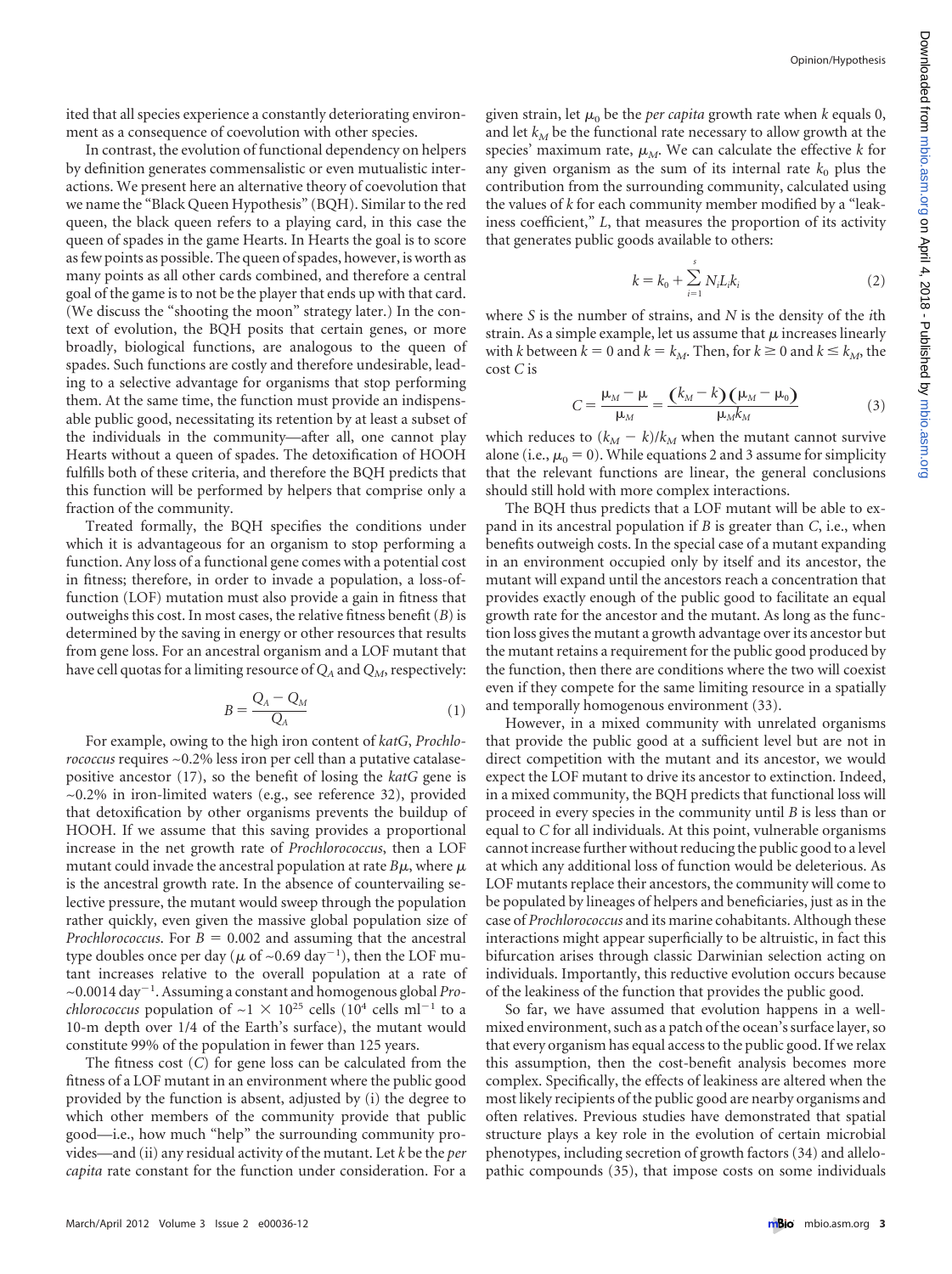while providing benefits to others. Hamilton's rule (reviewed in a microbial context in reference 36) states that these seemingly altruistic phenotypes will be favored by selection when *rB* is greater than*C*, where *B* is the fitness benefit to the recipient of an altruistic action,  $C$  is the fitness cost to the altruist, and  $r$  is the genetic relatedness between these individuals. Both Hamilton's rule and the BQH use a cost-benefit analysis to evaluate whether selection will favor traits associated with the production of public goods. However, Hamilton's rule emphasizes the cost to the individual that produces a public good and whether that cost is more than offset by the benefits to its relatives. In contrast, the BQH (equation 1) focuses on the benefit to an individual that can avoid paying a cost because its community provides the public good, without regard to the relationship between the producer and user of the public good. Thus, kin selection sustains the active production of public goods under Hamilton's rule, whereas physiological leakiness and density-dependent interactions are key to the BQH (equations 2 and 3). These differences do not mean that spatial structure and genetic relatedness are irrelevant to the BQH; undoubtedly, these factors can influence which lineages undergo reductive evolution, the resulting level of public good, and other important aspects of the system. The intersection of Hamilton's rule and the BQH is therefore worthy of further exploration, both theoretically and empirically. However, introducing spatial structure and its effects on genetic relatedness should not change the fundamental possibility that reductive evolution will proceed in a manner generally consistent with the BQH.

## **THE BQH APPLIED TO OTHER MICROBIAL FUNCTIONS**

Our discussion of the BQH has focused thus far on HOOH crossprotection in marine systems, but other microbial interactions may also generate similar evolutionary dynamics. Any function that is both costly to perform and leaky is a potential target for loss. In this section, we suggest that nitrogen fixation, inorganic nutrient acquisition, and biofilm matrix deposition meet these criteria and thus may be analyzed ecologically and evolutionarily in the framework of the BQH. (See also reference [33](#page-5-30) for a related analysis of bacteria that employ detoxification mechanisms for resistance to antibiotics.) While the potentially social aspects of these functions have been considered previously (e.g., see references 37 and 38 and references below), we suggest that the BQH helps unite them in a common and generally applicable framework.

Biological nitrogen fixation is one of the most energetically demanding of metabolic functions, and it ultimately limits community productivity in many environments [\(39\)](#page-5-33). However, it is performed by a relatively small subset of organisms; for example, in the oceans, nitrogen-fixing species (diazotrophs) constitute less than 1% of the total cyanobacterial population [\(40\)](#page-5-34). Phylogenetic analysis of the nitrogenase operon strongly suggests that either (i) the last common ancestor of all extant life was a diazotroph or (ii) HGT of these genes has been widespread [\(41\)](#page-5-35). There must have been either selection that caused the majority of lineages to lose this function or an absence of net benefits to its acquisition in many species, despite the dependence of so many communities on this function. The vertical transmission of fixed N from a diazotroph to its progeny is imperfect, and therefore some of the fixed N becomes a public good. Hence, N provision, like HOOH removal, is a leaky process, and the BQH may explain the rarity of this important function.

In other environments, the low solubility of iron in the pres-

ence of oxygen limits growth [\(42\)](#page-5-36). Iron acquisition in these habitats often depends on the secretion by microorganisms of highaffinity iron-binding siderophores that maintain a pool of dissolved and biologically available iron. However, the siderophore-bound iron is not only available to the species responsible for producing the siderophores but also to siderophoredeficient organisms [\(43,](#page-5-37) [44\)](#page-5-38). Indeed, the provision of siderophore-producing helpers facilitates the growth of previously "unculturable" beneficiaries, indicating that some microbes are unable to acquire sufficient iron for growth without help [\(43\)](#page-5-37). Strikingly, siderophore production is rare in unicellular cyanobacteria compared to filamentous genera [\(45\)](#page-5-39), despite the abundance of unicellular species in iron-limited "high-nutrient, lowchlorophyll" regions of the ocean [\(32\)](#page-5-40). Thus, although the production of these extracellular molecules is vital to the productivity of many communities, the production costs are shared unevenly among the taxa in those communities. In a similar vein, the highly abundant but streamlined marine heterotrophic bacterium "*Ca*. Pelagibacter ubique" has lost the genes required for assimilatory sulfate reduction, which are present in all other known aerobic marine bacteria. As a consequence, "*Ca*. Pelagibacter ubique" is dependent on external sources of reduced sulfur for growth [\(24\)](#page-5-22), and this auxotrophy is adaptive only because it can obtain dimethylsulfoniopropionate (DMSP) from the exudations of diverse phytoplankton helpers [\(46\)](#page-5-41).

Last, much of microbial life exists in biofilms, whose residents are embedded in a sticky matrix of secreted polymers. While much effort has been expended on understanding the composition and ecological effects of biofilm matrix production, both in environmental and clinical settings, few studies have investigated the contribution of individual species in mixed communities to matrix deposition. However, coculture experiments with bacteria and algae have indicated that heterotrophic bacteria play a crucial role in the production of phototrophic biofilms (i.e., periphyton) and that algae-only assemblages develop slower [\(47\)](#page-5-42) and are less stable [\(48\)](#page-5-43) than assemblages that include bacteria. The most productive niches in streams are those with high water velocities, and organisms must invest resources in strong adhesion to exploit the available resources [\(49\)](#page-5-44). The fact that algae appear to depend on bacterial help to persist in these high-energy environments is consistent with the coevolutionary dynamics expected under the BQH.

All these examples involve the following: (i) products that are energetically or nutritionally expensive; (ii) functions that are performed and products produced by only a fraction of the community; (iii) functions that are leaky enough for the resulting public goods to be used by other species; and (iv) products that are vital to the community, not just the producer. Although the details of the model will depend on particular functions, habitats, and communities, the BQH rests on these four general points. For some public goods, leakiness may be highly evolvable (e.g., if it involves active transport into or out of cells). In these cases, the development of the helper-beneficiary dyad likely also requires some benefit to the helper; otherwise, the helpers would not compete well against those with more stingy strategies. In contrast, for other functions, such as those where the resulting public good is disseminated by mere diffusion (e.g., HOOH removal), some degree of helping is essentially unavoidable; if a function is required for any species, then some of the benefit becomes available to the entire community.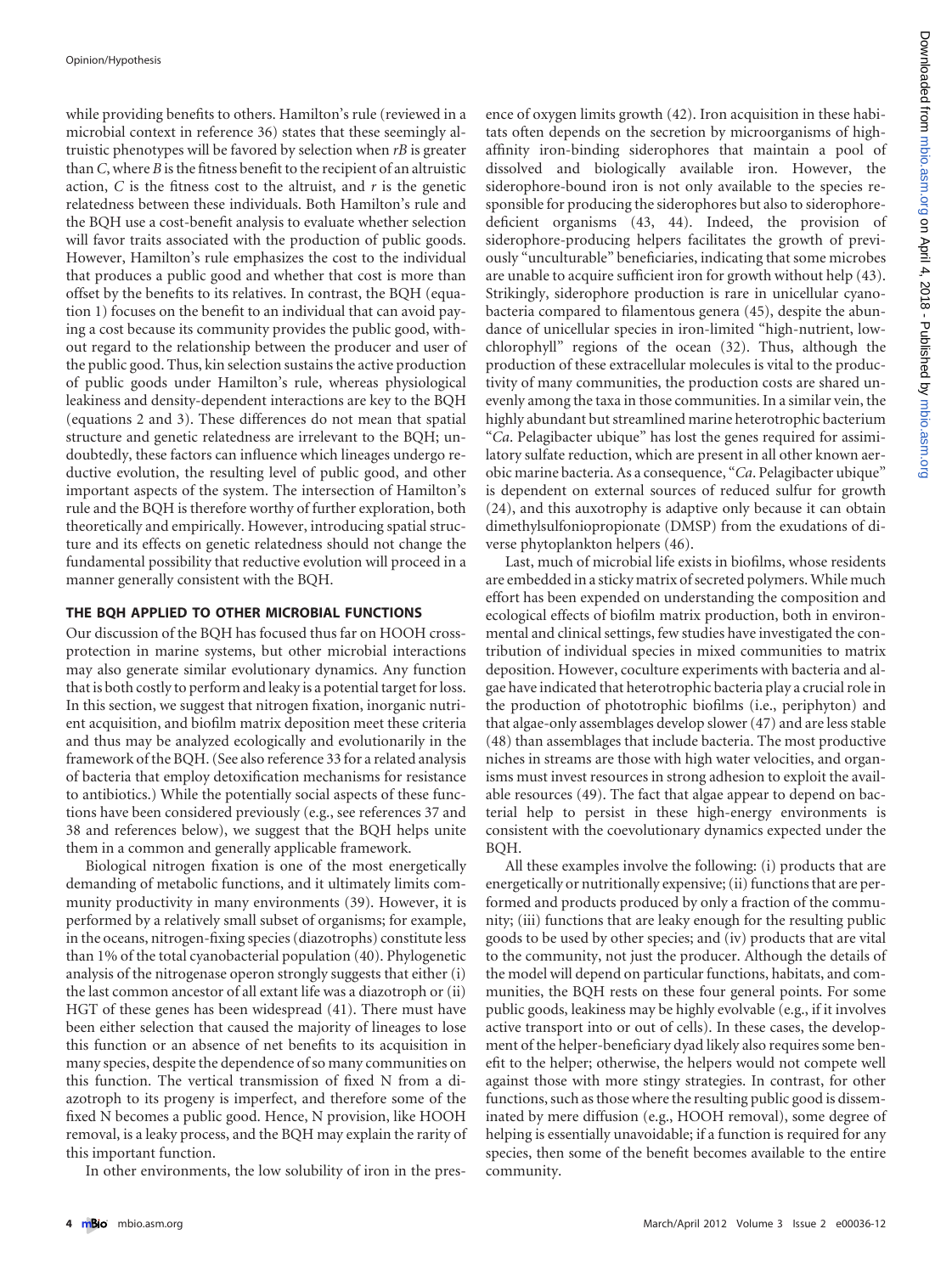#### **ARE BENEFICIARIES "CHEATERS"?**

Under the BQH, beneficiaries take advantage of helpers for their growth and even survival, as seems to be the case for *Prochlorococcus* at the ocean's surface. This relationship raises the question: are beneficiaries evolutionary "cheaters?"

Cheaters are typically thought of as mutants within a singlespecies population that stop performing some function that is costly to the individual but beneficial to the group as a whole, thereby gaining a fitness advantage at the expense of their conspecifics [\(36\)](#page-5-45). This dynamic is certainly similar to the BQH, but importantly, there is no requirement under the BQH that the helpers and beneficiaries be related; in fact, they may often belong to different species, different trophic levels, and even different phylogenetic domains. Moreover, the idea of cheating implies that there is some direct negative effect of the cheaters on the cooperators. For example, in the socially aggregative bacterial species *Myxococcus xanthus*, spore dissemination requires that most of the aggregating individuals become nondividing stalk cells that form the base and exterior layer of the fruiting body. Experiments have demonstrated that mutant cheaters that rarely become stalk cells produce disproportionate numbers of spores and can invade wild-type populations; as the mutants increase in abundance, they can depress the overall spore production of the population [\(50\)](#page-5-46). In contrast, it is not the case with the BQH that the fitness of helpers is necessarily diminished. Under the BQH, the beneficiaries would harm the helpers only if both organisms are limited by the same resource, such that increased resource consumption and growth by the beneficiaries reduce resource availability to and growth by the helpers. Thus, the term "cheater" might apply to the initial invasion of a beneficiary mutant into its ancestral helper population, provided that both the helper and beneficiary subpopulations are limited by the same resource.

But what if the helpers and beneficiaries are limited by different substrates, each of which is unavailable (or at least not limiting) to the other population? In that case, the relationship would be commensal. *Prochlorococcus* and its heterotrophic helpers probably do not compete for carbon and energy sources; in fact, they occupy different trophic levels, with the heterotrophs potentially dependent on *Prochlorococcus* as their main source of organic carbon. Heterotrophic bacteria in the oceans are generally thought to be limited by photosynthetic carbon fixation [\(51\)](#page-6-0), a process dominated by *Prochlorococcus* in many regions [\(14\)](#page-5-12). If genome reduction allowed *Prochlorococcus* to increase its rate of primary production, it may have simultaneously increased the organic carbon supply for the helper community. In this case, both *Prochlorococcus* and the helpers would have benefitted and their association is not merely commensalistic but mutualistic. Thus, the BQH describes a general evolutionary process that may sometimes include cheating but, in other ecological contexts, can result in neutral or positive interactions between species.

## **SHOOTING THE MOON**

Hearts players will be familiar with an alternative route to victory called "shooting the moon." This risky strategy requires a player to capture all point-scoring cards, including the Queen of Spades, the exact opposite of the typical strategy of minimizing one's points. At the risk of belaboring the card game metaphor, we suggest there may be an analog of shooting the moon for the BQH. In particular, might a species, having become a helper for one function, therefore be more likely to become a helper for other, unrelated functions? Such an outcome would involve passive evolution toward a niche with high resource requirements, but with the advantage of high "job security" for the helper owing to the dependence of the community on its continued well-being.

The fact that the process of function loss should accelerate for beneficiaries but not for helpers suggests that this scenario is plausible. Equation 1 represents the benefit of function loss as a proportion of the total cell quota for some limiting nutrient relative to the resource demands of the function. After one function has been lost, the cell quota decreases, thereby providing a proportionately greater benefit from any future savings of a fixed quantity of limiting resource. If all else were equal, the selective advantage for a new LOF mutant in an existing population of beneficiaries would thus be greater than that for the same mutation in the helpers. And with each successive functional loss from the beneficiary, this gap would increase. Thus, it would become increasingly difficult over time for helpers to produce successful beneficiary lineages. In the long run, one can envision a community that is numerically dominated by functionally limited beneficiaries that are well adapted to compete for their own limiting nutrients, with a smaller and perhaps more diverse assemblage of helper organisms that serve as repositories for the many functions necessary for community prosperity. It is also worth noting the parallels between these two alternative evolutionary trajectories and the ideas of r- and K-selected organisms [\(52\)](#page-6-1) and of "copiotrophs" and "oligotrophs" [\(53\)](#page-6-2); one could speculate that the dynamics implicit in the BQH have been important in promoting the division between these alternative life history strategies in some ecological circumstances.

One additional corollary of "shooting the moon" is that helper lineages should tend to be numerically rare but always present owing to the community's requirement for the public goods they produce. In this way, they fit the definition of "keystone species," which have ecological importance much greater than one would surmise from their abundance. While future work is required to determine the specific abundances of, for example, HOOHscavenging organisms in the oligotrophic surface waters of the world's oceans, it seems likely they will be minorities, because initial genomic studies imply that the numerically dominant organisms in those habitats (e.g., *Prochlorococcus* and "*Ca*. Pelagibacter") are deficient in this regard. The BQH offers an explanation for the persistence of these rare but indispensable keystone species.

## **CONCLUSION**

The Black Queen Hypothesis seeks to explain reductive genome evolution in some free-living microbial lineages, and it can also explain why certain essential functions are nonetheless rare within some communities. It presents a scenario whereby individuallevel selection creates a division of labor in microbial communities that, like organizations in humans and other social animals, is often to the advantage of all. Unlike the case with many theories of coevolution, the relationships between helpers and beneficiaries do not arise from their direct interaction but rather because the beneficiary can simply stop performing a costly function that is provided by the leaky helper. The BQH also provides a new framework for looking at several classic problems in microbial ecology. How are microbial communities organized? Why do many organisms fail to grow in pure cultures? Are there unknown niches, even in relatively homogenous environments, that allow the persis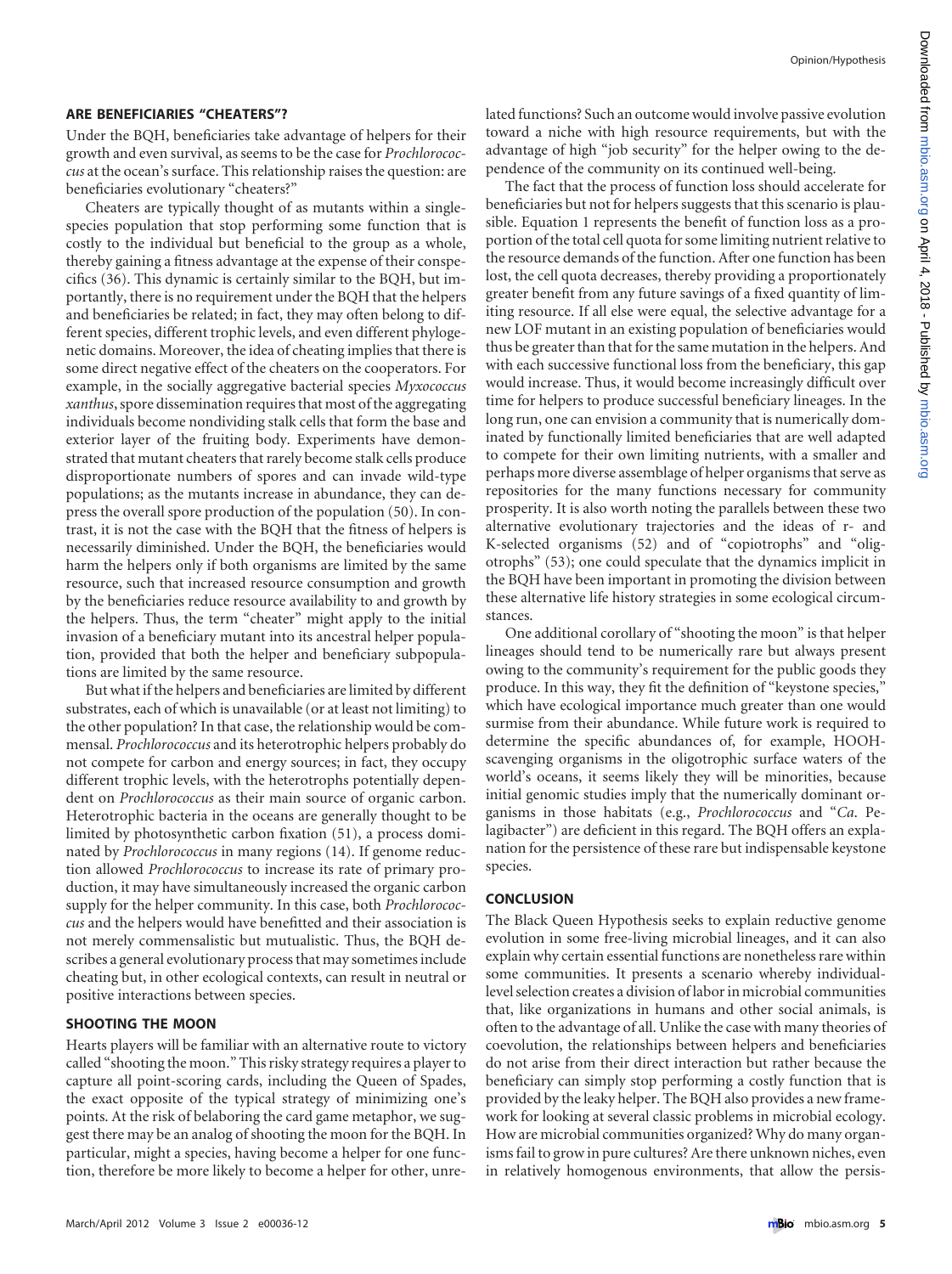<span id="page-5-46"></span>tence of many species competing for a few limiting resources (i.e., the Paradox of the Plankton [\[54\]](#page-6-3))? And what forces lead to the dependence of communities on rare keystone organisms, whose extinction can lead to instability and potential catastrophe (e.g., see references 55 and 56)?

#### **SUPPLEMENTAL MATERIAL**

Supplemental material for this article may be found at [http://mbio](http://mbio.asm.org/lookup/suppl/doi:10.1128/mBio.00036-12/-/DCSupplemental) [.asm.org/lookup/suppl/doi:10.1128/mBio.00036-12](http://mbio.asm.org/lookup/suppl/doi:10.1128/mBio.00036-12/-/DCSupplemental)

[/-/DCSupplemental.](http://mbio.asm.org/lookup/suppl/doi:10.1128/mBio.00036-12/-/DCSupplemental)

Text S1, DOCX file, 0.1 MB.

#### **ACKNOWLEDGMENTS**

M. J. Szul suggested the term "beneficiary" in relation to the "helper." We also thank A. Buchan, S. Wilhelm, and J. Weitz for valuable discussions and three reviewers for helpful comments.

This work was supported in part by the BEACON Center (NSF Cooperative Agreement DBI-0939454) and NSF grants (OCE0526072 and OCE1030518) to E.R.Z.

#### <span id="page-5-0"></span>**REFERENCES**

- 1. **Gould SJ.** 1996. Full house: the spread of excellence from Plato to Darwin. Random House, New York, NY.
- 2. **Moran NA, McLaughlin HJ, Sorek R.** 2009. The dynamics and time scale of ongoing genomic erosion in symbiotic bacteria. Science **323**:379 –382.
- <span id="page-5-1"></span>3. **Pechenik JA.** 2005. Biology of the invertebrates, 5th ed. McGraw-Hill, New York, NY.
- <span id="page-5-2"></span>4. **Callanan M, et al.** 2008. Genome sequence of *Lactobacillus helveticus*, an organism distinguished by selective gene loss and insertion sequence element expansion. J. Bacteriol. **190**:727–735.
- <span id="page-5-3"></span>5. **van de Guchte M, et al.** 2006. The complete genome sequence of *Lactobacillus bulgaricus* reveals extensive and ongoing reductive evolution. Proc. Natl. Acad. Sci. U. S. A. **103**:9274 –9279.
- <span id="page-5-4"></span>6. **Cavalier-Smith T.** 2005. Economy, speed and size matter: evolutionary forces driving nuclear genome miniaturization and expansion. Ann. Bot. **95**:147–175.
- <span id="page-5-5"></span>7. **Gregory TR.** 2001. Coincidence, coevolution, or causation? DNA content, cell size, and the C-value enigma. Biol. Rev. Camb. Philos. Soc. **76**: 65–101.
- <span id="page-5-6"></span>8. **Lynch M.** 2006. Streamlining and simplification of microbial genome architecture. Annu. Rev. Microbiol. **60**:327–349.
- <span id="page-5-7"></span>9. **Kuo CH, Moran NA, Ochman H.** 2009. The consequences of genetic drift for bacterial genome complexity. Genome Res. **19**:1450 –1454.
- <span id="page-5-8"></span>10. **Nilsson AI, et al.** 2005. Bacterial genome size reduction by experimental evolution. Proc. Natl. Acad. Sci. U. S. A. **102**:12112–12116.
- <span id="page-5-9"></span>11. **Lenski RE, Rose MR, Simpson SC, Tadler SC.** 1991. Long-term experimental evolution in *Escherichia coli*. I. Adaptation and divergence during 2,000 generations. Am. Nat. **138**:1315–1341.
- <span id="page-5-10"></span>12. **Cooper VS, Schneider D, Blot M, Lenski RE.** 2001. Mechanisms causing rapid and parallel losses of ribose catabolism in evolving populations of *Escherichia coli* B. J. Bacteriol. **183**:2834 –2841.
- <span id="page-5-11"></span>13. **Morris RM, et al.** 2002. SAR 11 clade dominates ocean surface bacterioplankton communities. Nature **420**:806 – 810.
- <span id="page-5-12"></span>14. **Partensky F, Hess WR, Vaulot D.** 1999. *Prochlorococcus*, a marine photosynthetic prokaryote of global significance. Microbiol. Mol. Biol. Rev. **63**:106 –127.
- <span id="page-5-13"></span>15. **Dufresne A, Garczarek L, Partensky F.** 2005. Accelerated evolution associated with genome reduction in a free-living prokaryote. Genome Biol. **6**:10.
- <span id="page-5-14"></span>16. **Giovannoni SJ, et al.** 2005. Genome streamlining in a cosmopolitan oceanic bacterium. Science **309**:1242–1245.
- <span id="page-5-15"></span>17. **Morris JJ, Johnson ZI, Szul MJ, Keller M, Zinser ER.** 2011. Dependence of the cyanobacterium *Prochlorococcus* on hydrogen peroxide scavenging microbes for growth at the ocean's surface. PLoS One **6**:e16805.
- <span id="page-5-16"></span>18. **Scanlan DJ, et al.** 2009. Ecological genomics of marine picocyanobacteria. Microbiol. Mol. Biol. Rev. **73**:249 –299.
- <span id="page-5-17"></span>19. **Perelman A, Uzan A, Hacohen D, Schwarz R.** 2003. Oxidative stress in *Synechococcus* sp. strain PCC 7942: various mechanisms for  $H_2O_2$  detoxification with different physiological roles. J. Bacteriol. **185**:3654 –3660.
- <span id="page-5-18"></span>20. **Tichy M, Vermaas W.** 1999. *In vivo* role of catalase-peroxidase in *Synechocystis* sp. strain PCC 6803. J. Bacteriol. **181**:1875–1882.
- <span id="page-5-19"></span>21. **Klotz MG, Loewen PC.** 2003. The molecular evolution of catalatic hydroperoxidases: evidence for multiple lateral transfer of genes between prokaryota and from bacteria into eukaryota. Mol. Biol. Evol. **20**: 1098 –1112.
- <span id="page-5-20"></span>22. **Passardi F, et al.** 2007. Phylogenetic distribution of catalase-peroxidases: are there patches of order in chaos? Gene **397**:101–113.
- <span id="page-5-21"></span>23. **Kettler GC, et al.** 2007. Patterns and implications of gene gain and loss in the evolution of *Prochlorococcus*. PLoS Genet. **3**:2515–2528.
- <span id="page-5-22"></span>24. **Tripp HJ, et al.** 2008. SAR 11 marine bacteria require exogenous reduced sulphur for growth. Nature **452**:741–744.
- <span id="page-5-23"></span>25. **Tripp HJ, et al.** 2009. Unique glycine-activated riboswitch linked to glycine-serine auxotrophy in SAR11. Environ. Microbiol. **11**:230 –238.
- <span id="page-5-24"></span>26. **Rusch DB, et al.** 2007. The sorcerer II global ocean sampling expedition: northwest Atlantic through eastern tropical Pacific. PLoS Biol. **5**:398 – 431.
- <span id="page-5-25"></span>27. **Cooper WJ, Zika RG, Petasne RG, Plane JM.** 1988. Photochemical formation of  $H_2O_2$  in natural waters exposed to sunlight. Environ. Sci. Technol. **22**:1156 –1160.
- <span id="page-5-26"></span>28. **Petasne RG, Zika RG.** 1997. Hydrogen peroxide lifetimes in south Florida coastal and offshore waters. Mar. Chem. **56**:215–225.
- <span id="page-5-27"></span>29. **Seaver LC, Imlay JA.** 2001. Hydrogen peroxide fluxes and compartmentalization inside growing *Escherichia coli*. J. Bacteriol. **183**:7182–7189.
- <span id="page-5-29"></span><span id="page-5-28"></span>30. **Van Valen L.** 1973. A new evolutionary law. Evol. Theory **1**:1–30.
- 31. **Carroll L.** 1872. Through the looking-glass. [http://online-literature.com.](http://online-literature.com)
- <span id="page-5-40"></span>32. **Behrenfeld MJ, Bale AJ, Kolber ZS, Aiken J, Falkowski PG.** 1996. Confirmation of iron limitation of phytoplankton photosynthesis in the equatorial Pacific ocean. Nature **383**:508 –511.
- <span id="page-5-30"></span>33. **Lenski RE, Hattingh SE.** 1986. Coexistence of two competitors on one resource and one inhibitor—a chemostat model based on bacteria and antibiotics. J. Theor. Biol. **122**:83–93.
- <span id="page-5-31"></span>34. **Nadell CD, Foster KR, Xavier JB.** 2010. Emergence of spatial structure in cell groups and the evolution of cooperation. PLoS Comput. Biol. **6**:e1000716.
- <span id="page-5-32"></span>35. **Chao L, Levin BR.** 1981. Structured habitats and the evolution of anticompetitor toxins in bacteria. Proc. Natl. Acad. Sci. U. S. A. **78**: 6324 – 6328.
- <span id="page-5-45"></span>36. **West SA, Griffin AS, Gardner A, Diggle SP.** 2006. Social evolution theory for microorganisms. Nat. Rev. Microbiol. **4**:597– 607.
- 37. **Nadell CD, Xavier JB, Foster KR.** 2009. The sociobiology of biofilms. FEMS Microbiol. Rev. **33**:206 –224.
- 38. **Paerl HW, Bebout BM, Prufert LE.** 1989. Bacterial associations with marine *Oscillatoria* sp. (*Trichodesmium* sp.) populations ecophysiological implications. J. Phycol. **25**:773–784.
- <span id="page-5-33"></span>39. **Vitousek PM, Howarth RW.** 1991. Nitrogen limitation on land and in the sea— how can it occur. Biogeochemistry **13**:87–115.
- <span id="page-5-34"></span>40. **Church MJ, Jenkins BD, Karl DM, Zehr JP.** 2005. Vertical distributions of nitrogen-fixing phylotypes at Stn ALOHA in the oligotrophic north Pacific Ocean. Aquat. Microb. Ecol. **38**:3–14.
- <span id="page-5-35"></span>41. **Raymond J, Siefert JL, Staples CR, Blankenship RE.** 2004. The natural history of nitrogen fixation. Mol. Biol. Evol. **21**:541–554.
- <span id="page-5-36"></span>42. **Andrews SC, Robinson AK, Rodríguez-Quiñones F.** 2003. Bacterial iron homeostasis. FEMS Microbiol. Rev. **27**:215–237.
- <span id="page-5-37"></span>43. **D'Onofrio A, et al.** 2010. Siderophores from neighboring organisms promote the growth of uncultured bacteria. Chem. Biol. **17**:254 –264.
- <span id="page-5-38"></span>44. **Trick CG.** 1989. Hydroxamate-siderophore production and utilization by marine eubacteria. Curr. Microbiol. **18**:375–378.
- <span id="page-5-39"></span>45. **Ehrenreich IM, Waterbury JB, Webb EA.** 2005. Distribution and diversity of natural product genes in marine and freshwater cyanobacterial cultures and genomes. Appl. Environ. Microbiol. **71**:7401–7413.
- <span id="page-5-41"></span>46. **Groene T.** 1995. Biogenic production and consumption of dimethylsulfide (DMS) and dimethylsulfoniopropionate (DMSP) in the marine epipelagic zone: a review. J. Mar. Syst. **6**:191–209.
- <span id="page-5-42"></span>47. **Roeselers G, Van Loosdrecht MC, Muyzer G.** 2007. Heterotrophic pioneers facilitate phototrophic biofilm development. Microb. Ecol. **54**: 578 –585.
- <span id="page-5-43"></span>48. **Lubarsky HV, et al.** 2010. The stabilisation potential of individual and mixed assemblages of natural bacteria and microalgae. PLoS One **5**:e13794.
- <span id="page-5-44"></span>49. **Biggs BJF, Goring DG, Nikora VI.** 1998. Subsidy and stress responses of stream periphyton to gradients in water velocity as a function of community growth form. J. Phycol. **34**:598 – 607.